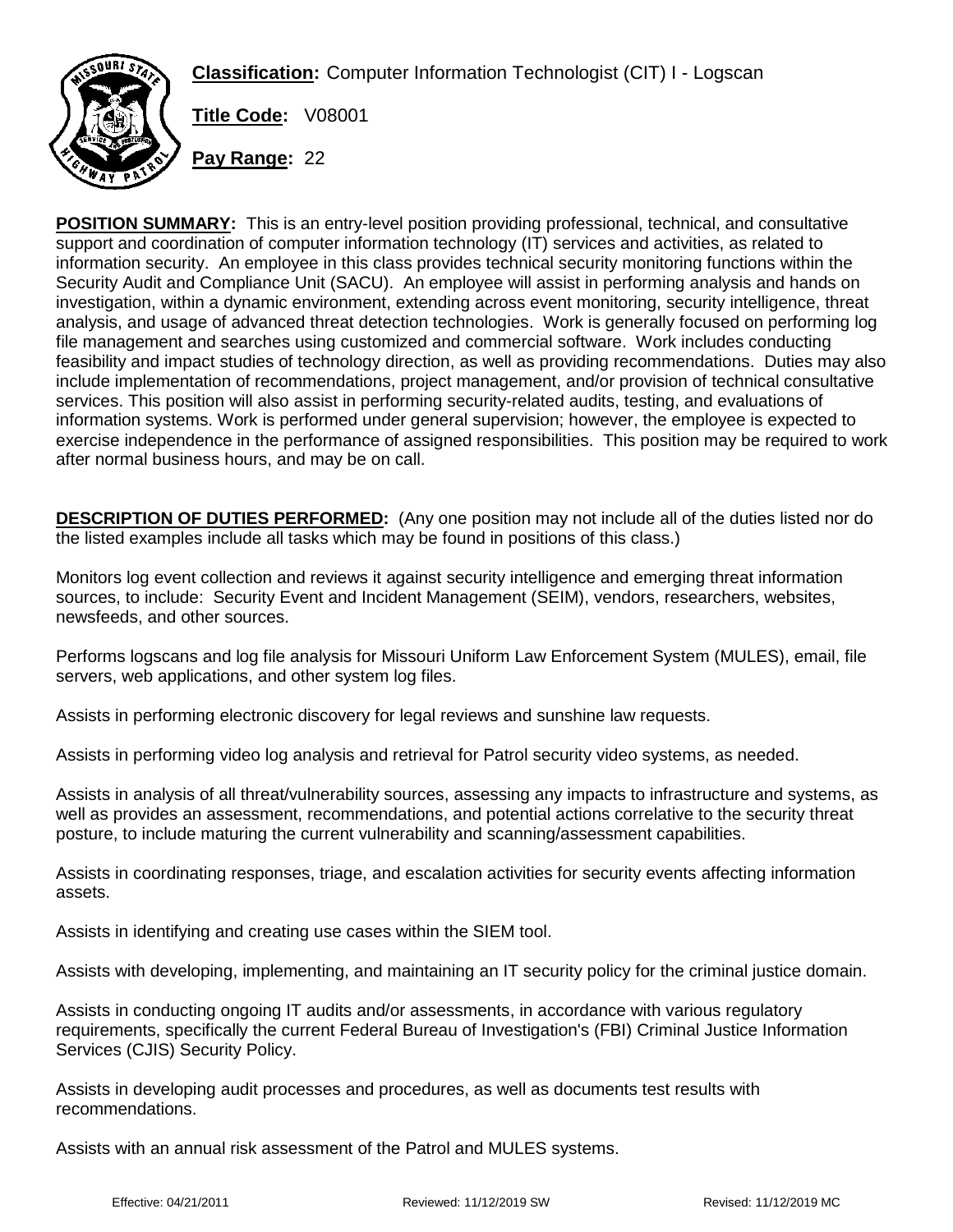## **Classification:** Computer Information Technologist (CIT) I - Logscan Page 2

Assists in collaborating with the IT functional teams, and other stakeholders, to review, analyze, and develop enhanced IT controls from a compliance and security perspective, as well as to ensure action plans are effectively designed and successfully implemented.

Assists with providing guidance and expertise on IT risk management matters, to include infrastructure, security, and industry standards.

Assists with ensuring proper policies, procedures, risk mitigation activities, and operating controls are followed.

Assists in performing security testing and evaluations on information systems and products.

Assists with developing communication channels with technology owners, and the business, to evangelize the evolving threat landscape.

Assists in providing structured presentations to different audiences such as business, technical, or management.

Establishes and maintains business relationships with individual contributors as well as management.

Assists in leading efforts in the improvement and development of process/procedure manuals and documentation for the escalation of threat intelligence; advanced persistent threat detection; vulnerability analysis; and incident response handling.

Assists in maintaining a continuous process improvement work environment for security monitoring, security configuration standards, and threat analysis, to include recommending and implementing new/improved process in accordance with existing policy, industry standards, and best practices.

Assists with providing policy expertise in computer systems analysis and design; database and/or network administration; systems programming; and/or other computer IT specialties.

Assists in the review and update of cybersecurity policies; participates in the development of plans for emergencies; prepares and/or conducts cybersecurity awareness and training; reports, investigates, and takes corrective action for security audit findings; as well as administers and oversees security systems such as access control, encryption, anti-virus, firewalls, etc.

Participates in computer systems disaster recovery plan maintenance and implementation, as well as in computer systems management plan development, maintenance, and implementation.

Assists in the research, review, recommendation, and preparation of requests for proposals and/or bid specifications for hardware and/or software purchases.

Assists in designing, writing, maintaining, documenting, and testing complex computer programs and clearly defined segments of highly complex programs.

Assists in designing procedures for preserving data integrity.

Performs other related work as assigned.

**REQUIRED KNOWLEDGE, SKILLS, AND ABILITIES:** Knowledge of the general operating principles and capabilities of computer hardware and software.

Knowledge of log files, log file analysis, and reporting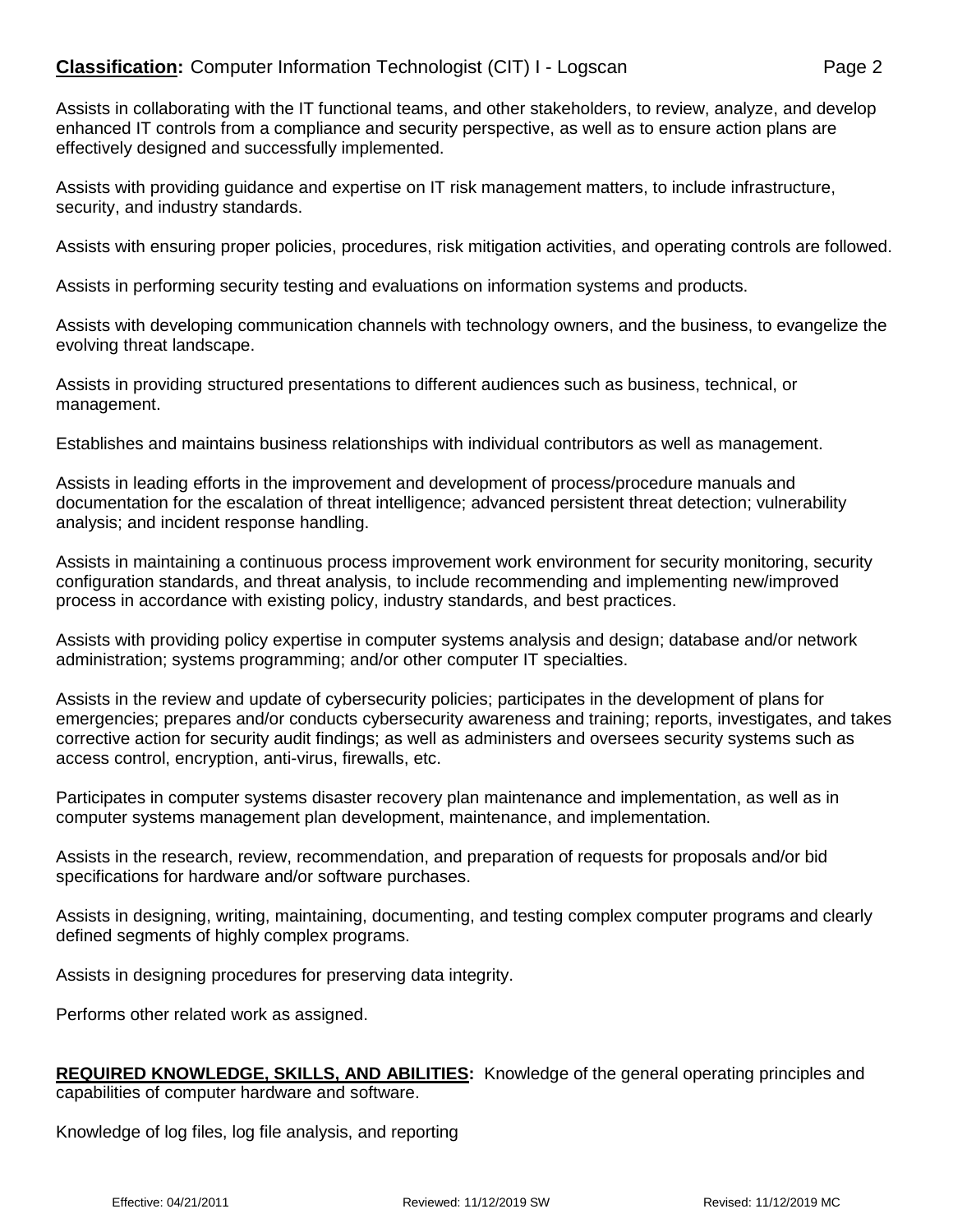Knowledge of, or ability to learn the MULES system as it relates to the technical connectivity and CJIS requirements.

Knowledge of software reference libraries and related utility programs.

Knowledge of computer security systems and procedures.

Knowledge of computer networking and telecommunications.

Knowledge of computer operating systems.

Knowledge of database management systems.

Knowledge of, or ability to learn the agency's automated information systems.

Knowledge of, or ability to learn the agency's functions and their interrelationships.

Knowledge of the principles of cost benefit analysis.

Knowledge of the principles of project management.

Knowledge of the principles of disaster recovery.

Knowledge of the procurement process.

Knowledge of continuing trends and developments in computer hardware and software.

Knowledge of various computer platforms.

Knowledge of the information strategic planning process.

Knowledge of the systems management process.

Knowledge of the principals of information system audits and security testing.

Possess good organizational skills.

Possess research and analysis skills.

Ability to utilize project management tools.

Ability to prepare and interpret computer program documentation.

Ability to prepare and maintain standards, policies, procedures, guidelines and technical manuals.

Ability to troubleshoot and resolve hardware and/or software problems.

Ability to create and present materials for training programs.

Ability to operate basic office equipment as detailed in the description of duties.